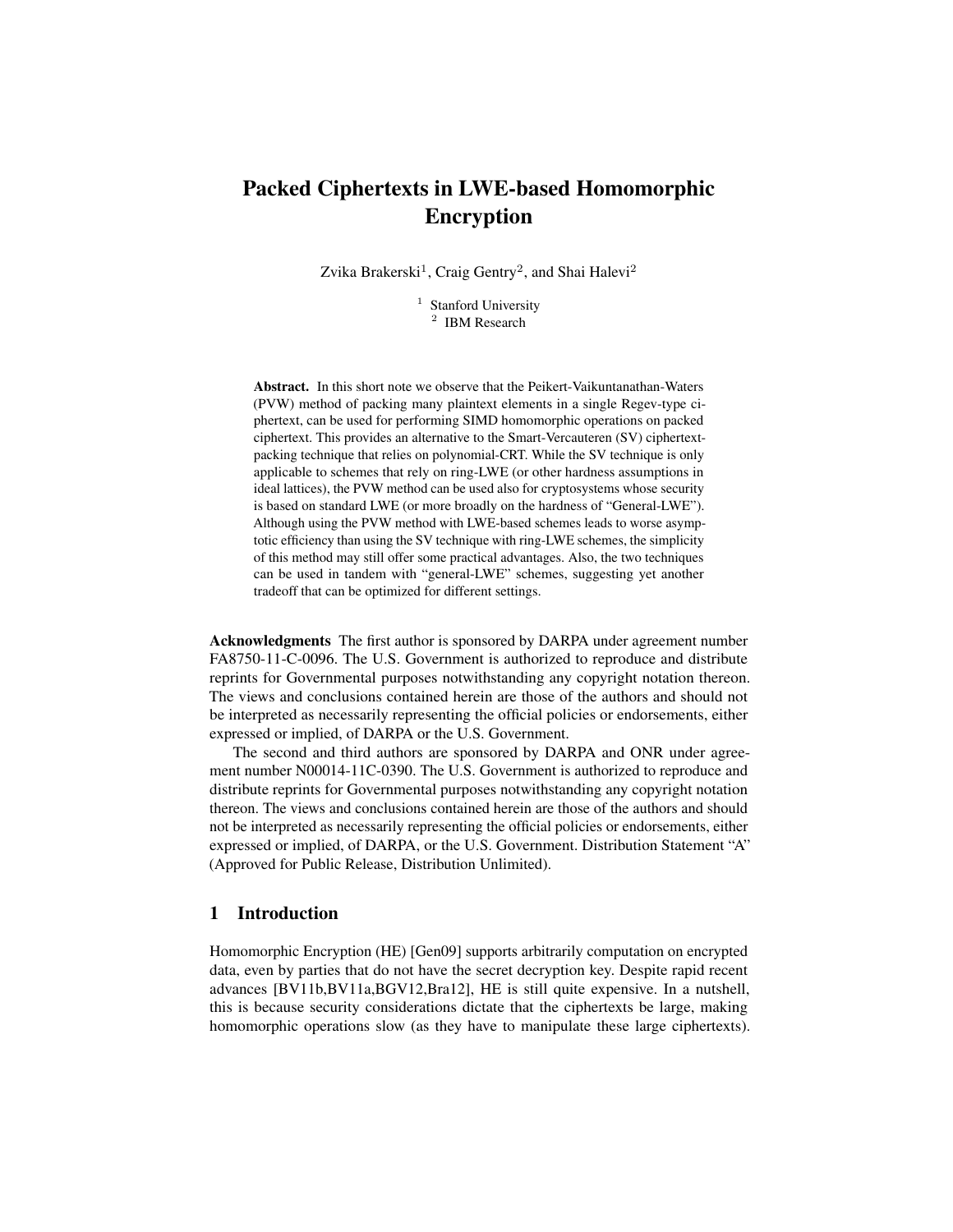The main technique for dealing with this problem is to work with *packed ciphertexts*, namely ciphertexts that encrypt a vector of plaintext values, not just a single value. Homomorphic operations are applied to these vectors component-wise in a SIMD fashion (Single Instruction Multiple Data). Smart and Vercauteren described a ciphertextpacking technique based on polynomial-CRT [SV11], and Gentry et al. [GHS12a] used that technique to achieve a nearly optimal homomorphic evaluation (upto polylogarithic factors). These techniques rely on working over polynomial rings, and their security is based on the assumed hardness of problems in ideal lattices (such as ring-LWE [LPR10]).

Although Brakerski et al. [BV11a,BGV12,Bra12] describe also how to apply homomorphic operations to the Regev cryptosystem [Reg09] (whose security is based on standard LWE), and Peikert et al. [PVW08] show how to pack many plaintext elements in one Regev ciphertext, so far the literature does not contain a description of how to use PVW packed ciphertexts to perform SIMD-type operations. Applying basic homomorphic operations to PVW packed ciphertexts is straightforward, but applying the re-linearizion technique from [BV11a] (which is needed to get more than a constantdegree homomorphism) takes some care. In this short note we describe how this is done, and discuss some practical considerations regarding using this technique.

## 1.1 Overview

Recall that in Regev's cryptosystem [Reg09] there is a system parameter  $q \in Z$ , plaintexts are bits, and secret keys and ciphertexts are vectors in  $\mathbb{Z}^n$ . Decryption of ciphertext c with secret key s is done by taking the inner product, reducing modulo  $q$  to the interval  $[-q/2, +q/2)$ , then outputting 0 if the result is smaller than  $q/4$  in magnitude and outputting 1 otherwise. In a few more details, the integer  $z = \langle s, c \rangle$  is of the form  $z = k \cdot q + b \cdot \frac{q}{2} + e$ , where b is the plaintext bit and k, e, are small integers (and where  $\langle \cdot, \cdot \rangle$  denotes inner-product).

*Homomorphic operations for Regev's cryptosystem.* It is well known that Regev's cryptosystem supports additive homomorphism (for "appropriate choice" of parameters), just by adding the ciphertext vectors modulo  $q$ . Moreover, Brakerski and Vaikuntanathan observed in [BV11a] that it can be made to support also multiplicative homomorphism, using tensor products.<sup>3</sup> For two vectors  $c_1, c_2$ , denote by  $c_1 \otimes c_2$  the tensor product of  $c_1$  and  $c_2$  (arranged as a vectors). That is,  $c_1 \otimes c_2$  has dimension  $n^2$ , with each entry obtained as a product of one entry from  $c_1$  by one entry from  $c_2$ . It is easy to see that for four vectors  $\mathbf{s}_1, \mathbf{s}_2, \mathbf{c}_1, \mathbf{c}_2$ , we always have  $\langle \mathbf{s}_1, \mathbf{c}_1 \rangle \cdot \langle \mathbf{s}_2, \mathbf{c}_2 \rangle = \langle \mathbf{s}_1 \otimes \mathbf{s}_2, \mathbf{c}_1 \otimes \mathbf{c}_2 \rangle$ .

Given two ciphertext vectors  $c_1, c_2$ , that encrypt the bits  $b_1, b_2$  (relative to secret key s), we construct a product ciphertext by first computing  $c_1 \otimes c_2$  (over the integers), then scaling down by a  $\left(\frac{2}{q}\right)$ -factor and rounding to the nearest integer vector. Namely,  $\mathbf{c}^* \leftarrow \begin{bmatrix} \frac{2}{q} \cdot (\mathbf{c}_1 \otimes \mathbf{c}_2) \end{bmatrix}$ . It can be seen that for "appropriate choice" of parameters, if  $z_i = \langle \mathbf{s}, \mathbf{c}_i \rangle$  is of the form  $z_i = k_i \cdot q + b_i \cdot \frac{q}{2} + e_i$  for  $i = 1, 2$  (with s,  $k_i$  and  $e_i$  small enough), then  $z^* = \langle s \otimes s, c^* \rangle$  is of the form  $z^* = k^* \cdot q + b_1 b_2 \cdot \frac{q}{2} + e^*$  where  $k^*, e^*$ 

<sup>&</sup>lt;sup>3</sup> The observation in [BV11a] was initially made about a slightly different scheme that encodes the plaintext in the least significant bit, but here we use the variant of Brakerski [Bra12] that recovers the original form of Regev's cryptosystem.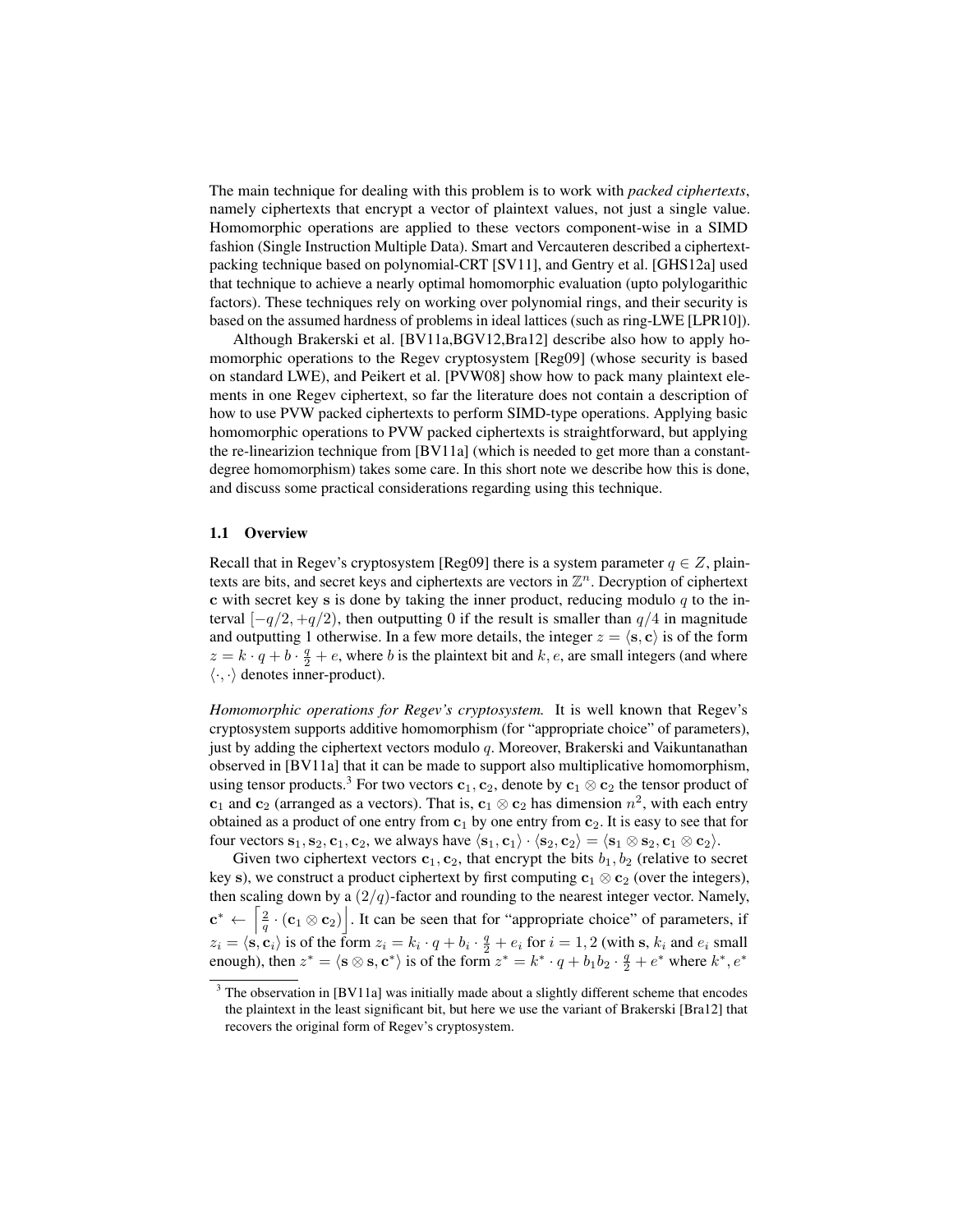also rather small. Hence the product ciphertext  $c^*$  can be decrypted using the tensor product s  $\otimes$  s to the product of the plaintext bits  $b_1b_2$ .

Of course, using only tensor product would have led to dimension explosion: the dimension of  $c^*$  is  $n^2$ , if two such ciphertexts are multiplied then the dimension becomes  $n^4$ , etc. To overcome this problem, Brakerski and Vaikuntanathan introduced in [BV11a] a re-linearization technique that shrinks the dimension from  $n^2$  back to n. In fact that technique is more general: given any two keys s and s', one can generate a key-switching gadget that can be added to the public key, allowing conversion of ciphertexts relative to s' to ciphertexts relative to s. (Roughly speaking, the key-switching gadget consists of an encryption of s under s', which is a matrix because encrypting each entry in s takes a vector). Re-linearization is then obtained by putting in the public key a switching gadget from  $(s \otimes s)$  to s.

*Packing Regev ciphertexts.* In [PVW08], Peikert et al. observed (roughly) that the same Regev ciphertext vector c can be used to encrypt many bits, by having many secret-key vectors. Decrypting the *i*'th bit is done by applying the same decryption procedure as above, using the *i*'th secret-key. Putting all these secret keys  $s_i$  as the rows of a matrix S, we have a ciphertext c encrypting a plaintext bit vector b if the integer vector  $z = S \cdot c$ is of the form  $\mathbf{z} = \mathbf{k} \cdot q + \mathbf{b} \cdot \frac{q}{2} + \mathbf{e}$  for some small integer vector **k** and **e**.

*Computing on packed ciphertexts.* Since a packed Regev ciphertext as above is essentially the same as a standard ciphertext (except viewed relative to several different keys), then the basic homomorphic operation still work as before, i.e., homomorphic addition by adding ciphertexts (mod  $q$ ) and homomorphic multiplication via tensor products.

Applying re-linearization to packed ciphertexts takes a little care, however. Although for each i we can put in the public key a switching gadget from  $(s_i \otimes s_i)$  to  $s_i$ , this will still not give us what we need: If  $c^*$  is a packed high-dimension ciphertext that for each i encrypts the product  $b_i b'_i$  relative to the high-dimension key  $s_i \otimes s_i$ , then using all the  $(\mathbf{s}_i \otimes \mathbf{s}_i)$ -to- $\mathbf{s}_i$  gadgets will only yield a collection of non-packed ciphertexts, the *i*'th of which encrypts  $b_i b'_i$  relative to  $s_i$ . Instead, we need *a single* key-switching gadget, that simultaneously does all the translations  $(\mathbf{s}_i \otimes \mathbf{s}_i)$ -to- $\mathbf{s}_i$ .

To this end, we recall that a  $(s_i \otimes s_i)$ -to-s<sub>i</sub> key-switching gadget is roughly an encryption of  $(\mathbf{s}_i \otimes \mathbf{s}_i)$  under  $\mathbf{s}_i$ . We thus will use packed ciphertexts also for this gadget, obtaining a single matrix that encrypts  $(s_i \otimes s_i)$  under  $s_i$ , simultaneously for all the *i*'s. This gives us exactly what we need, letting us translate a packed ciphertext relative to the keys  $(s_i \otimes s_i)$  to another packed ciphertext relative to the  $s_i$ 's.

*Other homomorphic operations.* The above techniques are sufficient to implement SIMD-type homomorphic computation, where we compute the same function over many different inputs at once. However, we would like to use the techniques of Gentry et al. from [GHS12a] to also get efficient evaluation of a single copy. For that purpose, we need to be able to move plaintext elements between slots. For example, we need a way to transform a ciphertext that encrypts a vector b into another ciphertext that encrypts a cyclic shift of b (or any other known permutation of the entries of b).

Moving elements between slots turns out to be very easy for this ciphertext packing method: To implement a permutation  $\pi$  over the slots of the plaintext vector, all we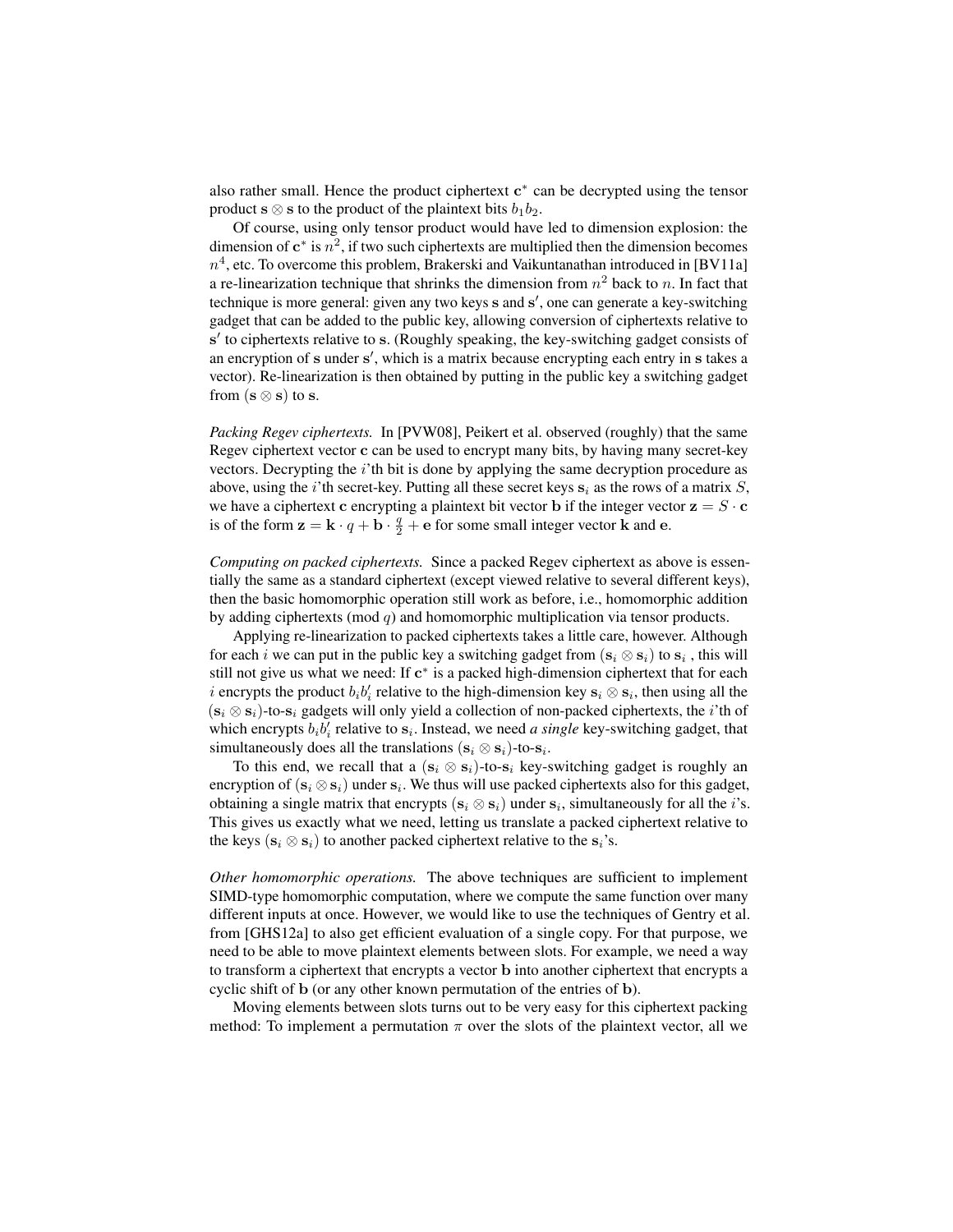need is a packed ciphertext matrix, encrypting the  $s_{\pi(i)}$  under  $s_i$  simultaneously for all i. This is an advantage of the PVW packing method over the SV packing method using polynomial-CRT: In the SV method, plaintext slots movements are implemented using automorphisms, but only a small set of permutations can be implemented this way, hence additional work is needed to implement general permutations from this limited set (see details in [GHS12a]). In the PVW method, any permutation can be implemented directly by adding to the public key a corresponding key-switching gadget.

# 2 Background

*Notations.* We denote scalars by lower-case letters  $(a, b, \ldots)$ , vectors by lower-case bold letters  $(a, b, \ldots)$ , and matrices by upper-case bold letters  $(A, B, \ldots)$ . We denote the Euclidean,  $l_1$ , and  $l_{\infty}$  norms of a vector by  $\|\mathbf{v}\|$ ,  $\|\mathbf{v}\|_1$ ,  $\|\mathbf{v}\|_{\infty}$ , respectively.

For an integer q we identify  $\mathbb{Z}_q$  with the set of representatives from the interval  $[-\frac{q}{2}, +\frac{q}{2})$ , and denote by  $[a]_q$  the reduction of a modulo q into this interval.<sup>4</sup> By  $[a]$  we denote the rounding of the rational a to the nearest integer, and  $\lceil a \rfloor_q$  is a shorthand for  $\left[\left[a\right]\right]_q$ . These notations are extended to vectors and matrices in the natural way.

## 2.1 Learning with errors (LWE)

The LWE problem was introduced by Regev [Reg09] as a generalization of "learning parity with noise". This problem has parameters the security parameter  $n$ , another integer  $q \geq \text{poly}(n)$ , and a probability distribution  $\chi$  on  $\mathbb{Z}_q$ , that outputs integers of magnitude much smaller than q with overwhelming probability. (Typically,  $\chi$  is a discrete Gaussian distribution with zero mean and standard deviation  $q/\beta$  for some parameter  $\beta = \text{poly}(n)$ .)

The search version of this problem is to discover a "hidden" vector s given polynomially many samples of the form  $(a_i, b_i)$ , where the  $a_i$ 's are chosen at random in  $\mathbb{Z}_q^n$ , some "error terms"  $e_i \leftarrow \chi$  are drawn from  $\chi$ , and the  $b_i$ 's are set as  $b_i = [\langle \mathbf{s}, \mathbf{a}_i \rangle + e_i]_q$ .

The decision variant of the LWE problem is to distinguish a sequence of such pairs  $\{(\mathbf{a}_i, [\langle \mathbf{s}, \mathbf{a}_i \rangle + e_i]_q)\}\$ <sub>i</sub> from a sequence of uniform random pairs in  $\mathbb{Z}_q^n \times \mathbb{Z}_q$ . As defined by Regev, the hidden vector s is chosen uniformly at random in  $\mathbb{Z}_q^n$ , but Applebaum et al. proved in [ACPS09] that this is equivalent (in terms of hardness) to the variant where s is chosen from the error distribution,  $s \leftarrow \chi^n$ . It is this latter variant that we use for homomorphic encryption.

Evidence for the hardness of the LWE problem follows from results of Regev [Reg09] who gave *quantum* reductions from approximation of certain problems on *n*-dimensional lattices in the worst case to solving LWE with some Gaussian error distributions, and Peikert [Pei09] who gave *classical* reductions for some other problems with similar parameters.

<sup>&</sup>lt;sup>4</sup> The only exception is  $\mathbb{Z}_2$ , which we identify with  $\{0, 1\}$  rather than  $\{-1, 0\}$ .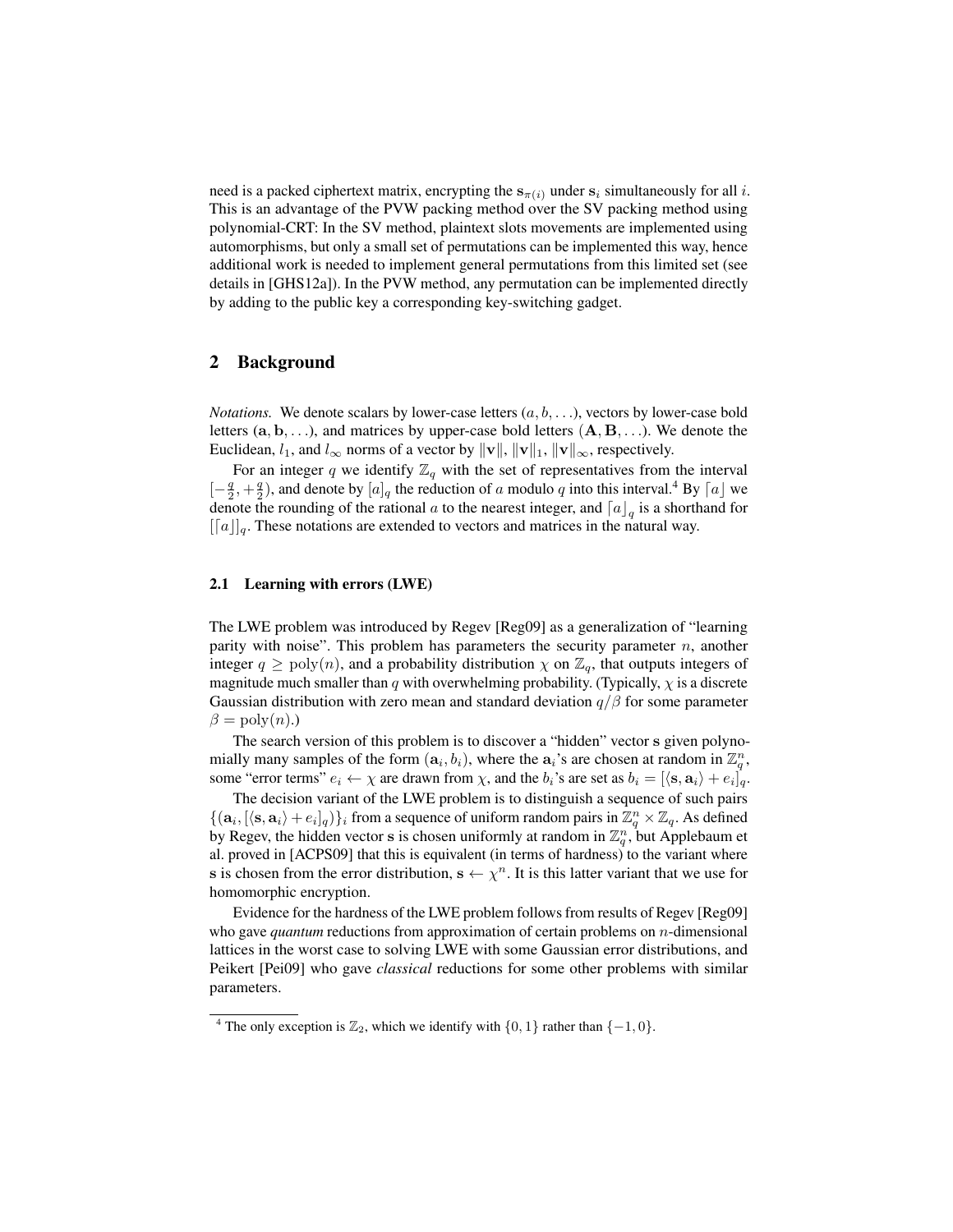#### 2.2 Regev's Cryptosystem

Regev described in [Reg09] a public-key encryption scheme whose security relies on the hardness of decision-LWE. To simplify the presentation, here we describe this cryptosystem as a symmetric (shared-key) encryption scheme. (Since this scheme supports homomorphic computation, one can use generic transformations to obtain a public-key scheme, see, e.g., [Rot11].) Below we also assume for simplicity that  $q$  is even, and concentrate on the case where the plaintext space is  $\mathbb{Z}_2 = \{0, 1\}$ . The extensions to larger plaintext spaces and arbitrary moduli  $q$  are straightforward. Also, below we denote the security parameter by  $n'$  and let  $n = n' + 1$ .

In this symmetric-key variant, the secret key is the LWE hidden vector, chosen (say) as  $s' \leftarrow \chi^{n'}$ . Encrypting a bit  $\sigma$  is done by choosing a vector  $a \in \mathbb{Z}_q^{n'}$  uniformly at random and a small error term  $e \leftarrow \chi$ , setting  $b = [\sigma \frac{q}{2} - \langle s', a \rangle + e]_q$ , and outputting  $(b, a)$ . To decrypt, compute  $d = [b + \langle s', a \rangle]_q$  and output 1 if d has magnitude more than  $q/4$  and 0 otherwise. Decryption succeeds because the error term  $e$  had magnitude smaller than  $q/4$  (as it is chosen from the error distribution) and we have  $d = [\sigma \frac{\overline{q}}{2} + e]_q$ .

Considering the *n*-vectors  $\mathbf{s} = (1|\mathbf{s}')$  and  $\mathbf{c} = (b|\mathbf{a})$ , the integer d is just the inner product  $\langle s, c \rangle$  modulo q, and decryption can be expressed using the formula  $\sigma = \left[ (\mathbf{s}, \mathbf{c}) \right]_q / (q/2) \right]_2$ . Also, since s' was chosen from the error distribution  $\chi$  and therefore has entries much smaller than q, then the integer  $\langle s, c \rangle$  (without reduction modulo q) has magnitude at most  $q/2 \cdot ||\mathbf{s}'|| \ll q^2$ . It follows that a valid encryption of the bit  $\sigma$  relative to s is a vector c such that the inner product of s and c is of the form

$$
\langle {\bf s},{\bf c} \rangle \ = \ k q + \sigma \frac{q}{2} + e,
$$

where  $k$ ,  $e$  are of magnitude much smaller than  $q$ .

For the basic Regev cryptosystem we only need  $|e| < q/4$  and the size of k does not matter. However for the homomorphic operations that are described below we need  $k, e \ll q$ . Typically q is set to be super-polynomial (or even sub-exponential) in n, and  $e, k$  are bounded by some polynomial in  $n$ .

## 2.3 Homomorphic Computation

Let  $c_1, c_2$  be two valid encryptions of the bits  $b_1, b_2$ , respectively, relative to the same key s. By the above, this means that we have  $\langle s, c_i \rangle = k_i q + b_i \frac{q}{2} + e_i$  for small  $k_i, e_i$ . It therefore follows that their sum,  $\mathbf{c}' = [\mathbf{c}_1 + \mathbf{c}_2]_q$ , satisfies  $\langle \mathbf{s}, \mathbf{c}' \rangle \stackrel{\sim}{=} k'q + (\sigma_1 \oplus \sigma_2)\frac{q}{2} + e'$ , where  $e' = e_1 + e_2$  and k' is either  $k_1 + k_2$  or  $k_1 + k_2 \pm 1$ . Hence c' is a valid encryption of the bit  $\sigma_1 \oplus \sigma_2$ . More interesting is the observation from [BV11a,Bra12] that Regev's scheme also supports multiplication via tensor products. Let  $\mathbf{c}^* = \mathbf{c}_1 \otimes \mathbf{c}_2$  denote the dimension- $n^2$  vector whose entries are all the products of one entry from  $c_1$  and one from  $\mathbf{c}_2$  (without any modular reduction), and similarly denotes  $\mathbf{s}^* = \mathbf{s} \otimes \mathbf{s}$ . Then over the rationals we have:

$$
\left\langle \mathbf{s}^*, \frac{2}{q} \cdot \mathbf{c}^* \right\rangle = \frac{2}{q} \cdot \left\langle \mathbf{s}, \mathbf{c}_1 \right\rangle \cdot \left\langle \mathbf{s}, \mathbf{c}_2 \right\rangle = \frac{2}{q} \cdot \left( k_1 q + b_1 (q/2) + e_1 \right) \cdot \left( k_2 q + b_2 (q/2) + e_2 \right) = (2k_1 k_2 + k_1 b_2 + k_2 b_1) \cdot q + b_1 b_2 \cdot (q/2) + \underbrace{(2k_1 + b_1) e_2 + (2k_2 + b_2) e_1 + \frac{2e_1 e_2}{q}}_{e^{\prime\prime}}
$$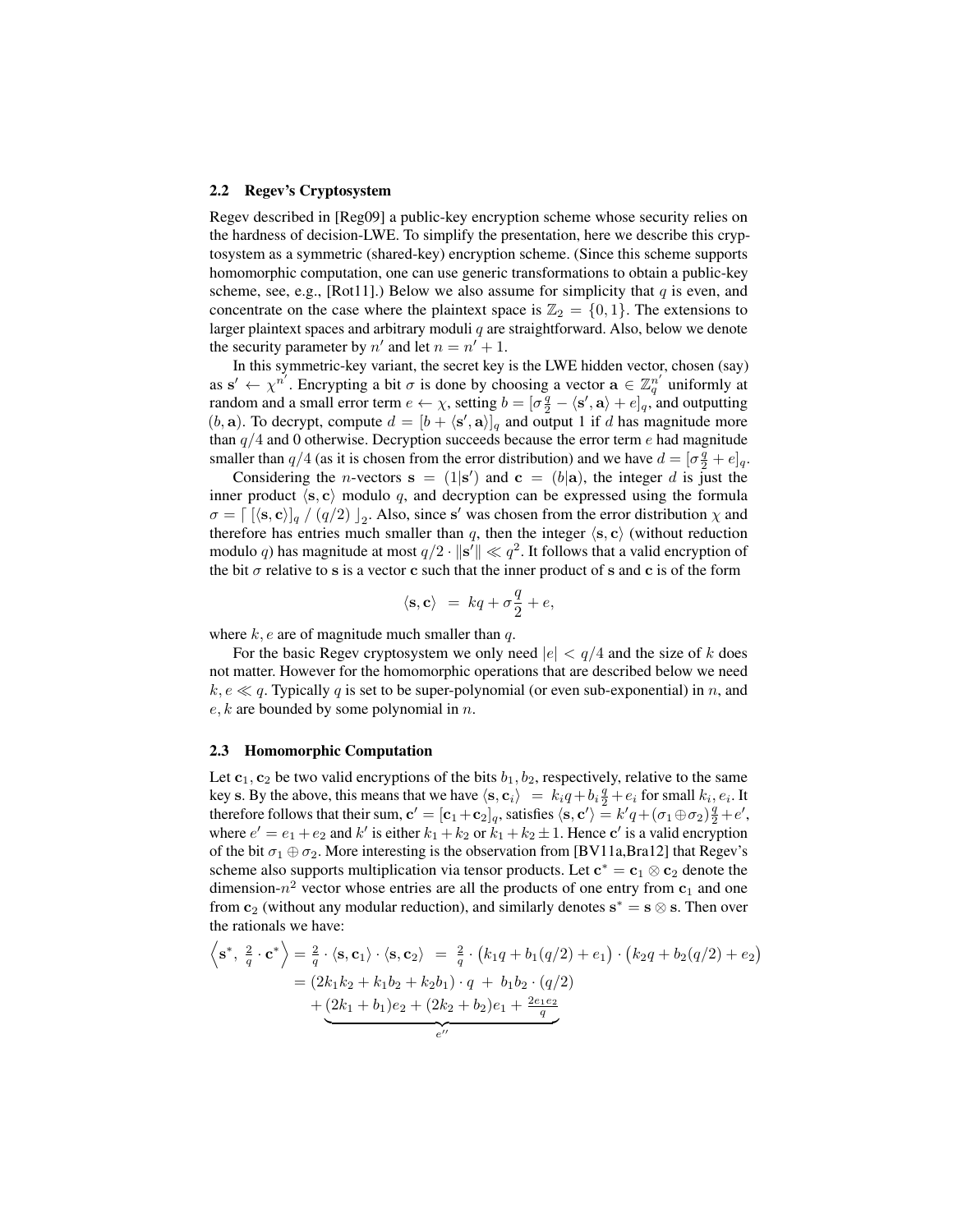Note that the error term  $e''$  above is only polynomially (in n) larger than  $e_1, e_2$  themselves, because  $k_1, k_2$  are bounded by  $poly(n)$ .

Rounding  $\frac{2}{q}e^*$  to an integer vector we have  $\left[\frac{2}{q}e^*\right] = \frac{2}{q}e^* + e$  for some roundingerror vector e with  $\|\mathbf{e}\|_{\infty} \leq \frac{1}{2}$ . Hence we get

$$
\langle \mathbf{s}^*, \left| \frac{2}{q} \mathbf{c}^* \right| \rangle = \langle \mathbf{s}^*, \frac{2}{q} \mathbf{c}^* \rangle + \langle \mathbf{s}^*, \mathbf{e} \rangle = k''q + b_1b_2(q/2) + e^*,
$$

where  $e^* = (2k_1 + b_1)e_2 + (2k_2 + b_2)e_1 + \frac{2e_1e_2}{q} + \langle s^*, \mathbf{e} \rangle$  and  $k''$  is some integer. Since both  $s^* = s \otimes s$  and e have small entries than the added term  $\langle s^*, e \rangle$  is insignificant, and we have  $|e^*| \leq \text{poly}(n) \cdot (|e_1| + |e_2|) \ll q$ . Finally, reducing the rounded vector modulo q we get a vector  $\mathbf{c}'' = \left[\frac{2}{q} \mathbf{c}^*\right]$ q satisfying

$$
\langle \mathbf{s}^*, \mathbf{c}'' \rangle = k^*q + b_1b_2(q/2) + e^*,
$$

for the same small error term  $e^*$  are above. The factor  $k^*$  can be bounded by

$$
k^* \le 1 + \frac{|\langle \mathbf{s}^*, \mathbf{c}'' \rangle|}{q} \le 1 + \frac{\|\mathbf{s}^*\| \cdot \|\mathbf{c}''\|}{q} \stackrel{(*)}{\le} 1 + \frac{\|\mathbf{s}\|^2 \cdot nq/2}{q} = 1 + \frac{\|\mathbf{s}\|^2 \cdot n}{2} \ll q.
$$
\n(1)

The Inequality  $(\star)$  follow since  $\|\mathbf{s}^*\| = \|\mathbf{s} \otimes \mathbf{s}\| = \|\mathbf{s}\|^2$ , and  $\mathbf{c}''$  is an  $n^2$ -vector with entries of magnitude no larger than  $q/2$ . We conclude that  $c''$  is a valid encryption of the bit  $b_1b_2$  relative to key  $\mathbf{s}^* = \mathbf{s} \otimes \mathbf{s}$ .

*Key-switching.* The multiplication-via-tensoring technique from above comes with the unpleasant side-effect that the dimension of product ciphertext is squared. To overcome this problem, Brakerski and Vaikuntanathan introduced in [BV11a] a key-switching technique. They added to the public key a gadget to enable mapping ciphertexts relative to the high-dimension s<sup>\*</sup> into ciphertexts that encrypt the same thing relative to the lower-dimension s. Below we describe a variant similar to the key-switching technique of Gentry et al. [GHS12b], which is a little easier to explain (and more efficient to implement) than the variants from [BV11a,Bra12].

On a high level, the s<sup>\*</sup>-to-s key-switching gadget is a (slightly twisted) encryption of s <sup>∗</sup> under s. In more detail, for each entry s ∗ [i] we put in the public key a *rational* "ciphertext" vector  $w_i$  (say, with  $\ell = \Theta(\log q)$  bits of precision to the right of the binary point). This vector satisfies the equality  $\langle \mathbf{s}, \mathbf{w}_i \rangle = k_i q + \mathbf{s}^* [i] + e_i$  over the rationals, where the factor  $k_i$  is an integer and the magnitude of the error term is bounded by  $|e_i| \le \text{poly}(n)/q$ . It can be shown that assuming hardness of decision-LWE with modulus  $2^{\ell}q$  (and a circular-security assumption), these vectors  $w_i$  are pseudo-random. Putting all these vectors as the columns of a matrix, we get an n-by- $n^2$  rational matrix W such that over the rationals

$$
\mathbf{s} \times \mathbf{W} = \mathbf{k}q + \mathbf{s}^* + \mathbf{e},
$$

with **k** an integer vector and  $\|\mathbf{e}\|_{\infty} \le \text{poly}(n)/q$ .

Given the n<sup>2</sup>-dimension vector  $\mathbf{c}^*$  satisfying  $\langle \mathbf{s}^*, \mathbf{c}^* \rangle = k'q + b(q/2) + e'$  (for small integers  $k', e' \ll q$  and a bit b), we multiply  $c^*$  by W, then round and reduce mod q,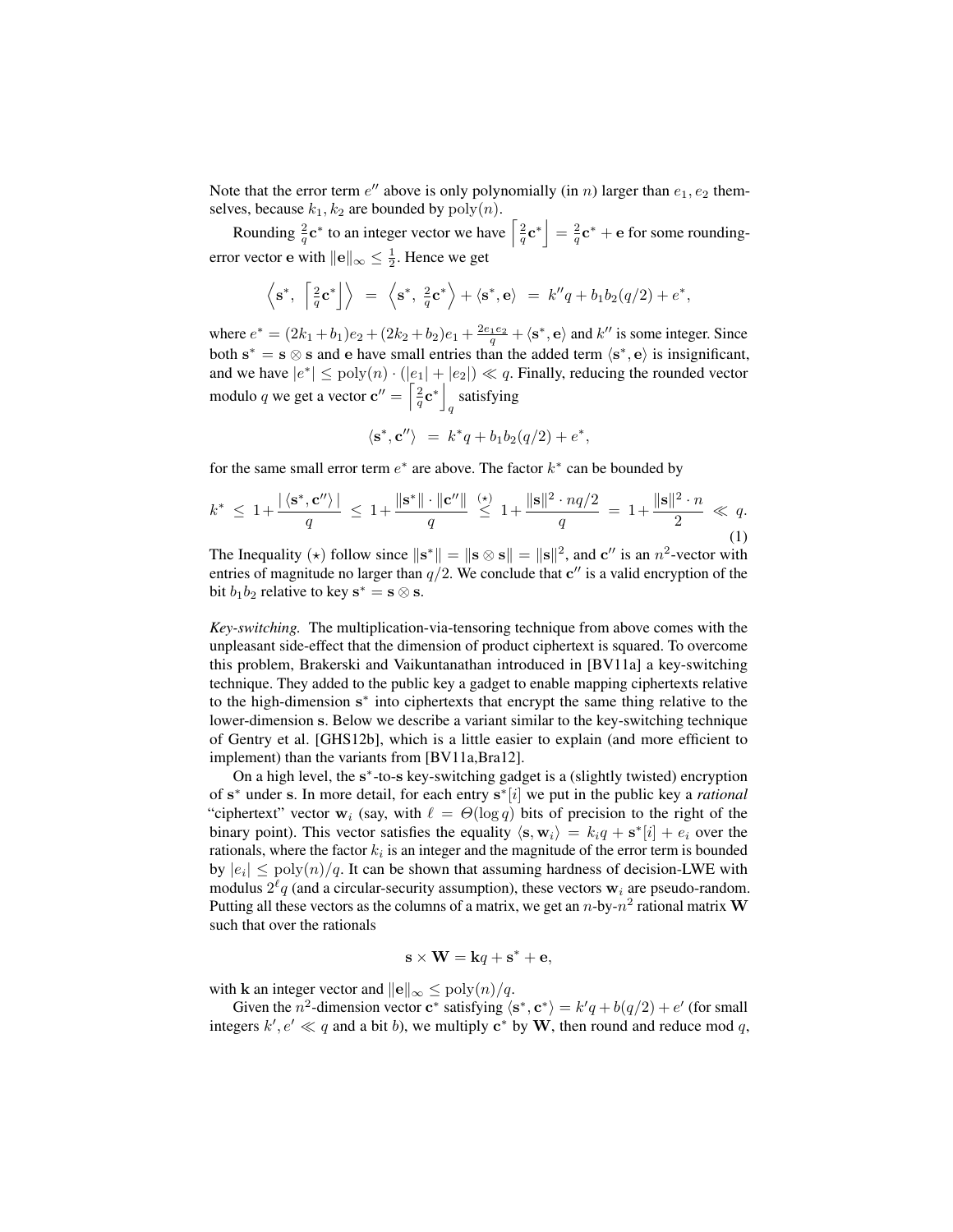getting  $\mathbf{c} = [\mathbf{W} \mathbf{c}^*]_q$ . We can express c as  $\mathbf{c} = \mathbf{W} \mathbf{c}^* + \mathbf{e}^* + \mathbf{k}^* q$ , with  $\mathbf{e}^*$  the rounding error and  $\mathbf{k}^*$  the integer factor from reduction modulo q. Then we have

$$
\langle \mathbf{s}, \mathbf{c} \rangle = \langle \mathbf{s}, \mathbf{W} \mathbf{c}^* + \mathbf{e}^* + \mathbf{k}^* q \rangle = \mathbf{s} \mathbf{W} \mathbf{c}^* + \langle \mathbf{s}, \mathbf{e}^* \rangle + \langle \mathbf{s}, \mathbf{k}^* \rangle q
$$
  
\n
$$
= (\langle \mathbf{k}, \mathbf{c}^* \rangle q + \langle \mathbf{s}^*, \mathbf{c}^* \rangle + \langle \mathbf{e}, \mathbf{c}^* \rangle) + \langle \mathbf{s}, \mathbf{e}^* \rangle + \langle \mathbf{s}, \mathbf{k}^* \rangle q
$$
  
\n
$$
= (\langle \mathbf{s}, \mathbf{k}^* \rangle + \langle \mathbf{s}^*, \mathbf{k} \rangle + k') q + b(q/2) + \langle \mathbf{e}, \mathbf{c}^* \rangle + \langle \mathbf{s}, \mathbf{e}^* \rangle + e' \langle \mathbf{s}, \mathbf{e}^* \rangle + e' \langle \mathbf{s}, \mathbf{e}^* \rangle + e' \langle \mathbf{s}, \mathbf{e}^* \rangle + e' \langle \mathbf{s}, \mathbf{e}^* \rangle + e' \langle \mathbf{s}, \mathbf{e}^* \rangle + e' \langle \mathbf{s}, \mathbf{e}^* \rangle + e' \langle \mathbf{s}, \mathbf{e}^* \rangle + e' \langle \mathbf{s}, \mathbf{e}^* \rangle + e' \langle \mathbf{s}, \mathbf{e}^* \rangle + e' \langle \mathbf{s}, \mathbf{e}^* \rangle + e' \langle \mathbf{s}, \mathbf{e}^* \rangle + e' \langle \mathbf{s}, \mathbf{e}^* \rangle + e' \langle \mathbf{s}, \mathbf{e}^* \rangle + e' \langle \mathbf{s}, \mathbf{e}^* \rangle + e' \langle \mathbf{s}, \mathbf{e}^* \rangle + e' \langle \mathbf{s}, \mathbf{e}^* \rangle + e' \langle \mathbf{s}, \mathbf{e}^* \rangle + e' \langle \mathbf{s}, \mathbf{e}^* \rangle + e' \langle \mathbf{s}, \mathbf{e}^* \rangle + e' \langle \mathbf{s}, \mathbf{e}^* \rangle + e' \langle \mathbf{s}, \mathbf{e}^* \rangle + e' \langle \mathbf{s}, \mathbf{e}^* \rangle + e' \langle \math
$$

The magnitude of the error term  $\tilde{e}$  can be bounded by noticing the following:

- −  $e^*$  is the rounding error, so  $||e^*||_{\infty} \le \frac{1}{2}$ , and therefore  $|\langle s, e^* \rangle| < ||s||_1 \ll q$ ;
- We have  $\|\mathbf{e}\|_{\infty} \leq \text{poly}(n)/q$  and  $\|\mathbf{c}^*\|_{\infty} \leq q/2$ , hence  $|\langle \mathbf{e}, \mathbf{c}^* \rangle| \leq n^2 \cdot \|\mathbf{e}\|_{\infty}$ .  $\|\mathbf{c}^*\|_{\infty} = \text{poly}(n) \ll q.$

It thus follows that  $|\tilde{e}| \leq |\langle \mathbf{s}, \mathbf{e}^* \rangle| + |\langle \mathbf{e}, \mathbf{c}^* \rangle| + e' \ll q$ . As for the size of the factor  $\tilde{k}$ , here we have similarly to Equation (1):

$$
\tilde{k} \le 1 + \frac{|\langle \mathbf{s}, \mathbf{c} \rangle|}{q} \le 1 + \frac{\|\mathbf{s}\| \cdot \|\mathbf{c}\|}{q} \le 1 + \frac{\|\mathbf{s}\| \cdot q\sqrt{n}/2}{q} = 1 + \frac{\|\mathbf{s}\| \cdot \sqrt{n}}{2} \ll q.
$$

Summing up, we obtained a dimension-n ciphertext vector c satisfying  $\langle s, c \rangle = \tilde{k}q +$  $b(q/2) + \tilde{e}$  with  $\tilde{k}, \tilde{e} \ll q$ , so this is a valid encryption of b relative to s.

## 2.4 Packed Ciphertexts in Regev's Cryptosystem

As described above, we need a dimension- $(n'+1)$  ciphertext to encrypt a single plaintext bit. Peikert et al. observed in [PVW08] that this ciphertext-expansion ratio can be reduced by packing many plaintext bits in a single ciphertext. Specifically, we can encrypt  $m'$ plaintext bits in a ciphertext of dimension  $n' + m'$ . Below we denote  $m = n' + m'$ .

To this end, we choose  $m'$  (rather than one) secret vectors of dimension  $n'$ ,  $s'_i \leftarrow$  $\chi^{n'}$ , and store them as the rows of an m'-by-n' secret matrix S'. Rather than using a dimension- $(n' + 1)$  secret-key vector  $s = (1|s')$  as before, we now use an m'-by-m secret-key matrix  $S = (I|S')$ , where I is the m'-by-m' identity matrix.

Recall that for simplicity we describe this cryptosystem as a symmetric encryption scheme. To encrypt a vector of bits  $\mathbf{b} \in \{0,1\}^{m'}$ , we choose a random vector  $\mathbf{a} \in \mathbb{Z}_q^{n'}$ and a random error vector  $\mathbf{x} \leftarrow \chi^m$ , set  $\mathbf{d} = [\mathbf{b} \cdot \frac{q}{2} - \mathbf{S}'\mathbf{a} + \mathbf{x}]_q$  and output the ciphertext vector  $\mathbf{c} = (\mathbf{d}|\mathbf{a}) \in \mathbb{Z}_q^m$ . To decrypt the *m*-ciphertext **c**, we multiply it by **S** modulo q, then for each entry of the result output 1 if that entry has magnitude larger than  $q/4$ and 0 otherwise. This works because  $\mathbf{Sc} = \mathbf{d} + \mathbf{S}'\mathbf{a} = \mathbf{b} \cdot \frac{q}{2} + \mathbf{x} \pmod{q}$ , and the entries of  $x$  are all much smaller than  $q$ . Decryption can be expressed using the formula  $\mathbf{b} = \left[ [\mathbf{Sc}]_q / (q/2) \right]_2$ . Also, a valid ciphertext relative to S is a vector c such that Sc is of the form

$$
\mathbf{Sc} \ = \ \mathbf{k} \cdot q + \mathbf{b} \cdot \frac{q}{2} + \mathbf{e},
$$

where  $||k||_{\infty}$  and  $||e||_{\infty}$  are of much smaller than q. In other words, the same vector c is a valid ciphertext relative to all the rows of S, encrypting the i'th bit of b relative to the i'th row of S.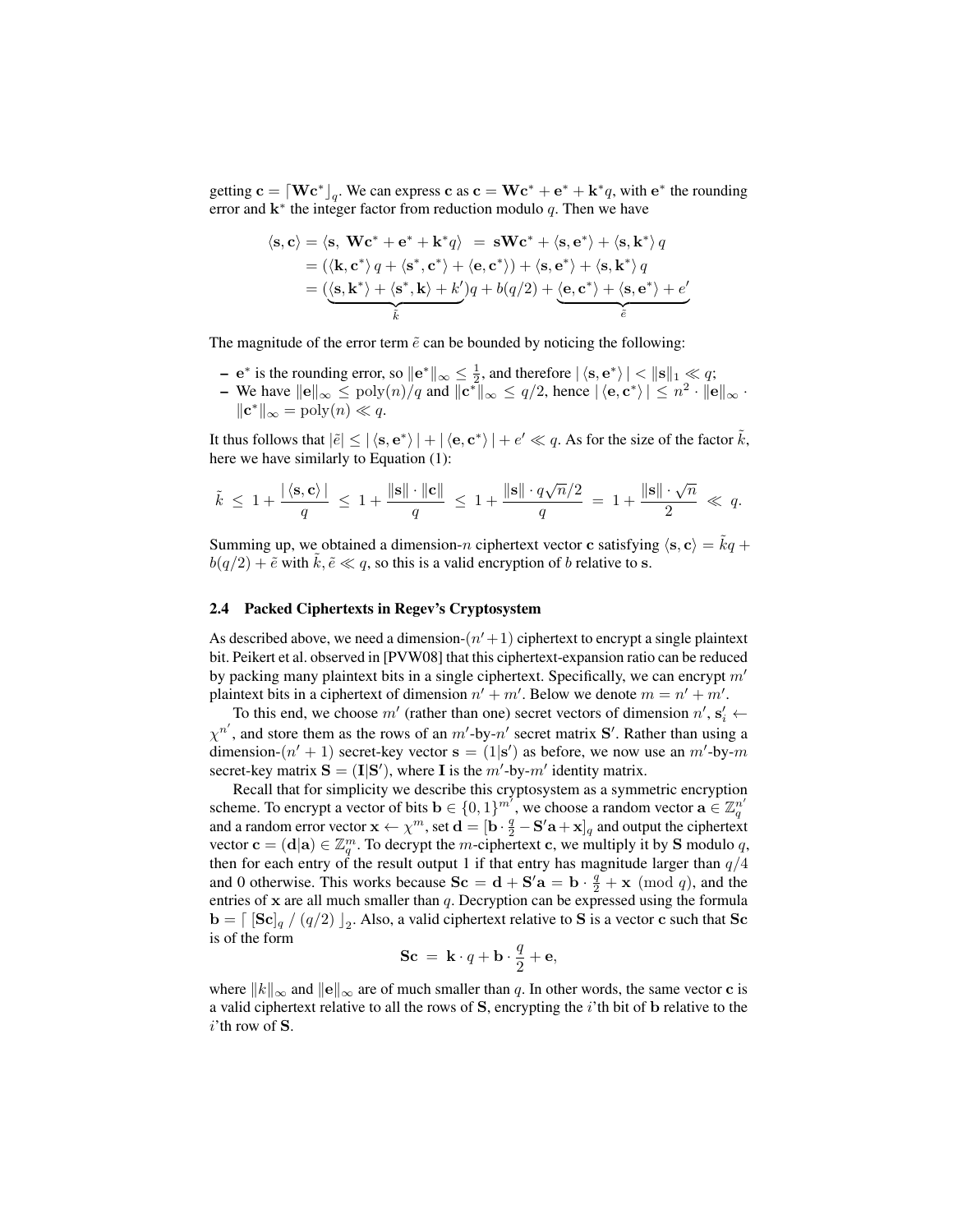# 3 Computing on Packed Ciphertexts

The techniques from Section 2 can be combined "right out of the box" to provide homomorphic evaluation of polynomial of constant degree on packed ciphertexts: Let  $\mathbf{c}_1, \mathbf{c}_2 \in \mathbb{Z}_q^m$  be two packed ciphertexts, encrypting the bit vectors  $\mathbf{b}_1, \mathbf{b}_2 \in \{0,1\}^{m'}$ , respectively, relative to the secret key  $\mathbf{S} \in \mathbb{Z}_q^{m' \times m}$ . Denote the *i*'th row of  $\mathbf{S}$  by  $\mathbf{s}_i$ , then for all *i* we have that  $c_1, c_2$  encrypt the *i*'th bits of  $\mathbf{b}_1, \mathbf{b}_2$ , respectively, relative to  $\mathbf{s}_i$ .

Just like in Section 2.3, this means that for all i, the vector  $\mathbf{c}' = [\mathbf{c}_1 + \mathbf{c}_2]_q$  is a valid ciphertext relative to  $s_i$ , encrypting the XOR of the *i*'th bits of  $b_1$  and  $b_2$ . In other words, c' is a valid encryption of the vector  $[\mathbf{b}_1 + v \mathbf{b}_2]_2$ , relative to the secret key S. Similarly, setting  $\mathbf{c}'' = \left\lceil \frac{2}{q} \mathbf{c}_1 \otimes \mathbf{c}_2 \right\rceil$ , we get that for all i, the vector  $\mathbf{c}''$  is a valid ciphertext relative to  $\mathbf{s}_i^* = \mathbf{s}_i \otimes \mathbf{s}_i$ , encrypting the product of the *i*'th bits of  $\mathbf{b}_1$  and  $\mathbf{b}_2$ . In other words, denoting by  $S^*$  the  $m' \times m^2$  matrix with the  $s_i^*$ 's as rows, the vector  $c''$ is a valid ciphertext relative to  $S^*$ , encrypting the bitwise product  $\mathbf{b}_1 \boxdot \mathbf{b}_2 \in \{0,1\}^{m'}$ .

## 3.1 Key-Switching with Packed Ciphertexts

Performing key-switching/relinearization on packed ciphertext takes some care. Clearly, one can put in the public key key-switching gadgets  $W_i$  that for each i enable switching from  $s_i^*$  back to  $s_i$ . However, this will only let us convert the single high-dimension ciphertext  $c''$  (which is a valid ciphertext relative to all the  $s_i^*$ 's) into a collection of  $m'$  low-dimension ciphertexts, the i'th of which is valid with respect to  $s_i$ . Instead, we would like to have *a single gadget* that lets us convert the single ciphertext c" into a single low-dimension ciphertext which is valid relative to all the  $s_i$ 's.

Recalling that a key-switching gadget from one key to another is roughly an encryption of the first key under the second, we use our ability to pack many plaintext into one ciphertext to "encrypt all the keys  $s_i^*$  in a single ciphertext" relative to the  $s_i$ 's: Our key-switching gadget from  $S^*$  to S will be a rational matrix W such that  $SW \equiv S^* + E$ (mod q) for a sufficiently small error matrix E. In more detail, denoting  $m = n' + m'$ , then for a secret key  $\mathbf{S} = (\mathbf{I}|\mathbf{S}') \in \mathbb{Z}^{m' \times m}$  and an "extended secret key"  $\mathbf{S}^* \in \mathbb{Z}^{m' \times m^2}$ , we choose the key-switching matrix  $\mathbf{W} \in \mathbb{Q}^{m \times m^2}$  as follows:

Let  $\ell = \lceil \log q \rceil$ , and let  $\chi$  be an error distribution (over  $\mathbb{Z}$ ) for which the decision-LWE problem with modulus  $Q = 2^{\ell}q$  is hard, and such that with overwhelming probability, elements drawn from  $\chi$  are much smaller in magnitude than q. Say  $|e| \le \text{poly}(n) \ll$ q whp for  $e \leftarrow \chi$ . Note that we require hardness relative to the larger modulus  $Q$ , even though the error is much smaller than the small modulus q. Since  $Q \approx q^2$  then all the known hardness results for LWE carry also to this case. (However, since we have larger modulus-to-noise ratio than we would need a larger dimension  $n'$  to get the same level of concrete security.)

For each  $j \in \{1, 2, ..., m^2\}$ , we denote the j'th column of the matrix  $S^*$  by  $\tilde{s}_j \in \mathbb{Z}^{m'}$ . The j'th column of **W** is set by drawing a random vector  $a_j \in \mathbb{Z}_Q^{n'}$  uniformly at random, drawing an error vector  $\mathbf{e}_j \leftarrow \chi^{m'}$ , computing  $\mathbf{d}_j = [2^{\ell} \tilde{\mathbf{s}}_j - \mathbf{S'} \mathbf{a}_j + \mathbf{e}_j]_Q$ , then dividing by  $2^{\ell}$  and outputting the rational column vector (with  $\ell$  bits of precision),  $\mathbf{w}_j = (\mathbf{d}_j | \mathbf{a}_j)^T/2^{\ell} \in \mathbb{Q}^m.$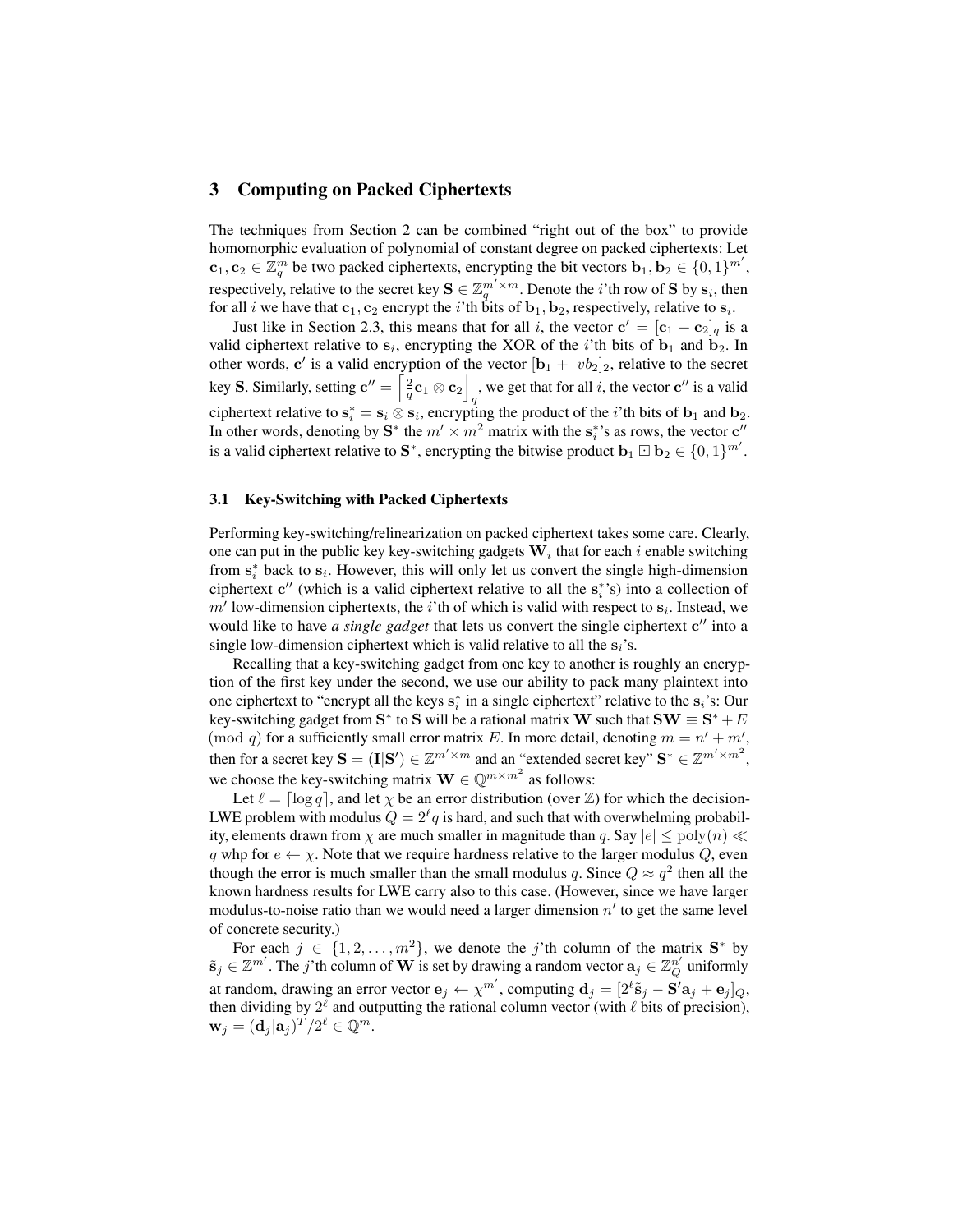Let us denote by  $\mathbf{k}_j \in \mathbb{Z}^m$  the integer vector containing the factors of the reduction modulo  $Q$  from above, so  $\mathbf{d}_j = [2^{\ell} \tilde{\mathbf{s}}_j - \mathbf{S}'\mathbf{a}_j + \mathbf{e}_j]_Q = 2^{\ell} \tilde{\mathbf{s}}_j - \mathbf{S}'\mathbf{a}_j + \mathbf{e}_j + \mathbf{k}Q$ . We thus have for every column  $w_i$ :

$$
\mathbf{S}\mathbf{w}_{j} = \frac{(\mathbf{I}|\mathbf{S}') \cdot (\mathbf{d}_{j}|\mathbf{a}_{j})^{T}}{2^{\ell}} = \frac{\mathbf{d}_{j} + \mathbf{S}'\mathbf{a}_{j}}{2^{\ell}} = \frac{(2^{\ell}\tilde{\mathbf{s}}_{j} - \mathbf{S}'\mathbf{a}_{j} + \mathbf{e}_{j} + \mathbf{k}Q) + \mathbf{S}'\mathbf{a}_{j}}{2^{\ell}}
$$
  
=  $\mathbf{k}_{j}q + \tilde{\mathbf{s}}_{j} + \frac{\mathbf{e}_{j}}{2^{\ell}} \equiv \tilde{\mathbf{s}}_{j} \pm \text{poly}(n)/q \pmod{q}$ 

In other words, multiplying  $S$  by the rational matrix  $W$  (without any modular reduction), we have

$$
SW = Kq + S^* + E,
$$
 (2)

for some integer matrix **K** and an error matrix **E** satisfying  $\|\mathbf{E}\|_{\infty} \le \text{poly}(n)/q \ll 1$ (whp).

*Functionality of* W. Given a valid high-dimension ciphertext  $c^*$  relative to the secret key  $S^*$ , we key-switch it to S by multiplying by W, then rounding and reducing mod q. Namely, we set  $\mathbf{c} = [\mathbf{W} \mathbf{c}^*]_q$ . This yields a valid low-dimension ciphertext that encrypt the same thing, but relative to S. Namely, if  $S^*c^* = \mathbf{k}^*q + \mathbf{b}(q/2) + \mathbf{e}^*$  for a bit vector b and integer vectors  $\mathbf{k}^*, \mathbf{e}^*$  of magnitude much smaller than q, then also  $\mathbf{Sc} = \mathbf{k}q + \mathbf{b}(q/2) + \mathbf{e}$  for the same b and where also the magnitude of k, e is much smaller than  $q$ . The analysis is identical to that in Section 2.3.

Of course, there is nothing special about S<sup>\*</sup> and S above. For every two secret-key matrices  $S_1, S_2$  we can similarly generate a key-switching gadget  $W[S_1 \rightarrow S_2]$  to enable switching ciphertext relative to  $S_1$  into ciphertexts relative to  $S_2$ .

*Security of* W. It is immediate to show that when  $S_2$  is drawn according to the error distribution  $\chi$  and independently from  $S_1$ , then the key-switching matrix  $W[S_1 \rightarrow S_2]$ is pseudo-random, assuming the hardness of decision-LWE relative to error distribution  $\chi$  and modulus  $Q = 2^{\ell}q$ . To see this, it is enough to observe that each vector  $(\mathbf{d}_j | \mathbf{a}_j)$ (before the division by  $2^{\ell}$ ) is pseudorandom in  $\mathbb{Z}_Q$ .

**Lemma 1.** If the decision LWE problem with error distribution  $\chi$  and modulus  $Q = 2^\ell q$ is hard, then for a random secret key  $S_2 \leftarrow \chi^{m' \times m}$ , the key-switching matrix  $W[S_1 \rightarrow$ S2] *as above is indistinguishable from a uniformly random matrix with all the entries drawn independently at random from*  $[-q/2, q/2)$  *with*  $\ell$  *bits of precision to the right of the binary point. The indistinguishability holds even if the distinguisher gets as input the old secret key*  $S_1$ *.* 

Of course, the above lemma does not hold when  $S_1, S_2$  are related, as in our case where each row of  $S^*$  is the tensor product of the corresponding row of  $S$  with itself. This issue is routinely addresses in one of two ways: One option is to construct a *leveled* HE scheme, where we choose many independent secret key matrices  $S_k$ ,  $k = 1, 2, \ldots$ , then put in the public key only the key-switching gadgets  $W[\mathbf{S}_k^* \to \mathbf{S}_{k+1}]$ . This requires that we switch to a new key after every multiplication, hence the multiplication depth of the circuits that we can handle is bounded by the number of key-switching gadgets in the public key. The other common option of dealing with this issue is to use related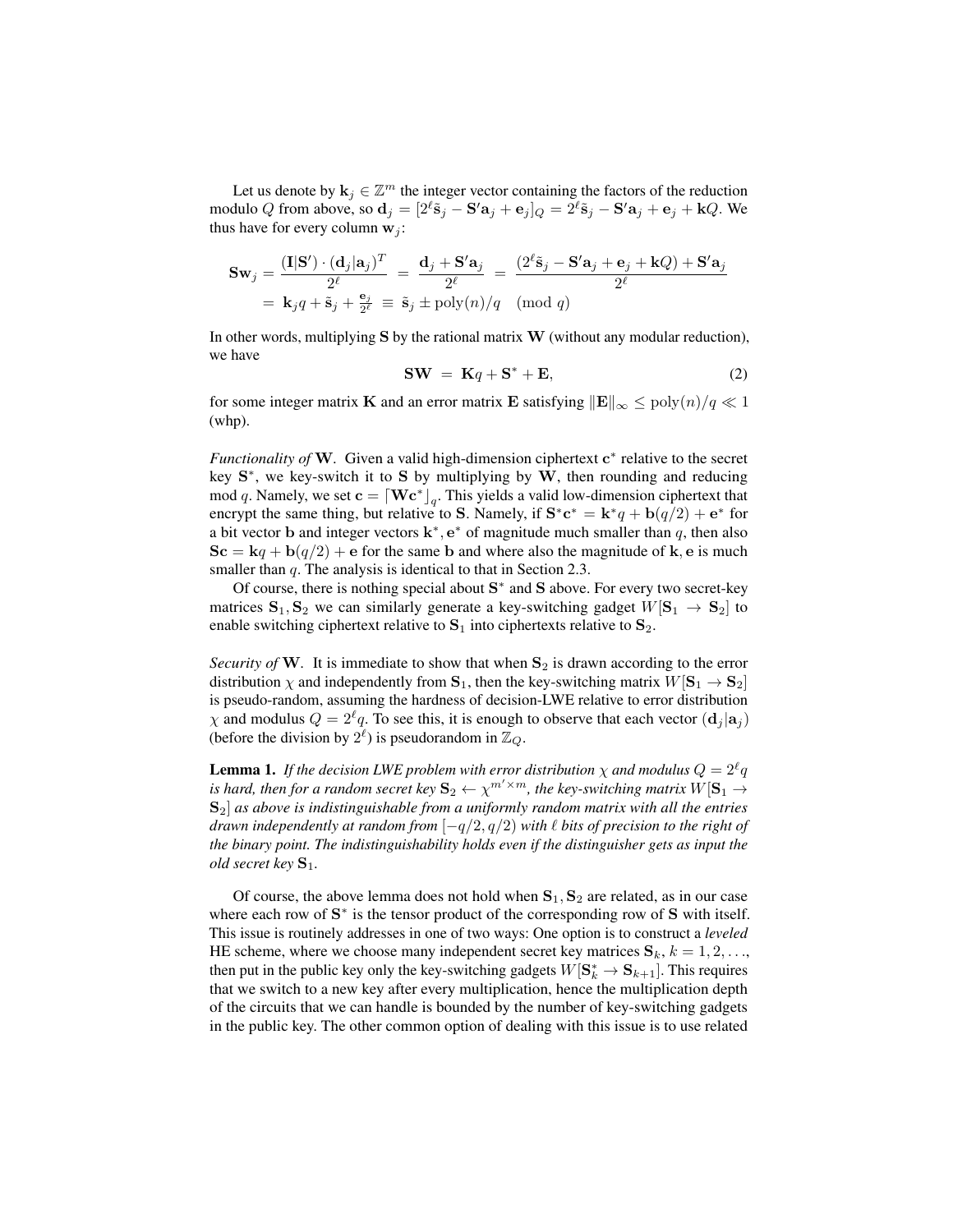$S_1, S_2$  anyway, call it circular security, then wave our hands emphatically, saying that we think that the scheme remains secure nonetheless. (Indeed, there are no attacks in the literature that use this relation between  $S_1, S_2$  to break the scheme.)

#### 3.2 Moving Values Between Plaintext Slot

Using the techniques thus far we can implement SIMD-type homomorphic operations on packed ciphertexts, where the same function is applied to  $m'$  different inputs at once. However, Gentry et al. pointed out in [GHS12a] that more is needed if we are to apply these techniques for efficient evaluation of (wide enough) circuits on just one input. To take advantage of internal parallelism opportunities within a circuit, we must also be able to move values between different plaintext slots, so as to move a value from the output of one gate in level i of the circuit to the input of another gate in level  $i + 1$ .

Specifically, following [GHS12a] we seek an efficient procedure for permuting the plaintext slots according to any given permutation. Below we denote by  $\pi(\mathbf{b})$  the permutation according to  $\pi$  of the entries of the vector b (i.e., the vector whose  $\pi(i)$ 'th entry equals the *i*'th entry of b). Similarly, for a matrix S we denote by  $\pi(S)$  the permutation of the rows of S according to  $\pi$ . What we seek, therefore, is a transformation that given a ciphertext c encrypting a binary vector  $\mathbf{b} \in \{0,1\}^{m'}$  relative to S, outputs another ciphertext c' encrypting the permuted vector  $\pi(\mathbf{b})$  relative to the same S.

The technique from above for key-switching can be easily adopted to this purpose. Indeed, it follows from the decryption formula that if c is a valid encryption of b relative to S, then the same c is also a valid encryption of  $\pi(\mathbf{b})$  relative to  $\pi(\mathbf{S})$ . All we need, therefore, is to switch c from the key  $\pi(S)$  back to the key S, which we can do if we have in the public key a key-switching gadget  $\mathbf{W} = W[\pi(\mathbf{S}) \to \mathbf{S}]$ . Namely, permuting the plaintext slots according to  $\pi$  is done by setting  $\mathbf{c}' = [\mathbf{W}\mathbf{s}]_q$ .

#### 3.3 Discussion

In this note we described a very simple method of computing on packed ciphertext in the PVW variant of Regev's cryptosystem. This provides an efficiency boost for LWE-based HE schemes, similar to the boost that we get by using the techniques of [SV11,GHS12a] in RLWE-based schemes.

We stress, however, that schemes over polynomial rings still offer much better asymptotic efficiency than schemes over the ring of integers. The size of ciphertexts in both cases is roughly the same (upto a constant factor), since ciphertexts in polynomialring schemes consist of a constant number of ring elements, each element represented by  $O(n)$  integers. However, the tensor product multiplication increases the ciphertext size over the integers to  $O(n^2)$  integers, whereas over polynomial rings we still only need  $O(n)$  integers to describe even the product ciphertext. Even more, the re-linearizion gadget over the integers is a  $O(n)$ -by- $O(n^2)$  matrix, which takes  $O(n^3)$  integers to represent. In the polynomial-ring setting, this matrix is still only an  $O(1)$ -by- $O(1)$ matrix over the ring, so it still only takes  $O(n)$  integers to represent. As a consequence, whereas in the polynomial-ring setting [GHS12a] were able to reduce the overhead of homomorphic evaluation to only polylogarithmic factor (for wide enough circuits), using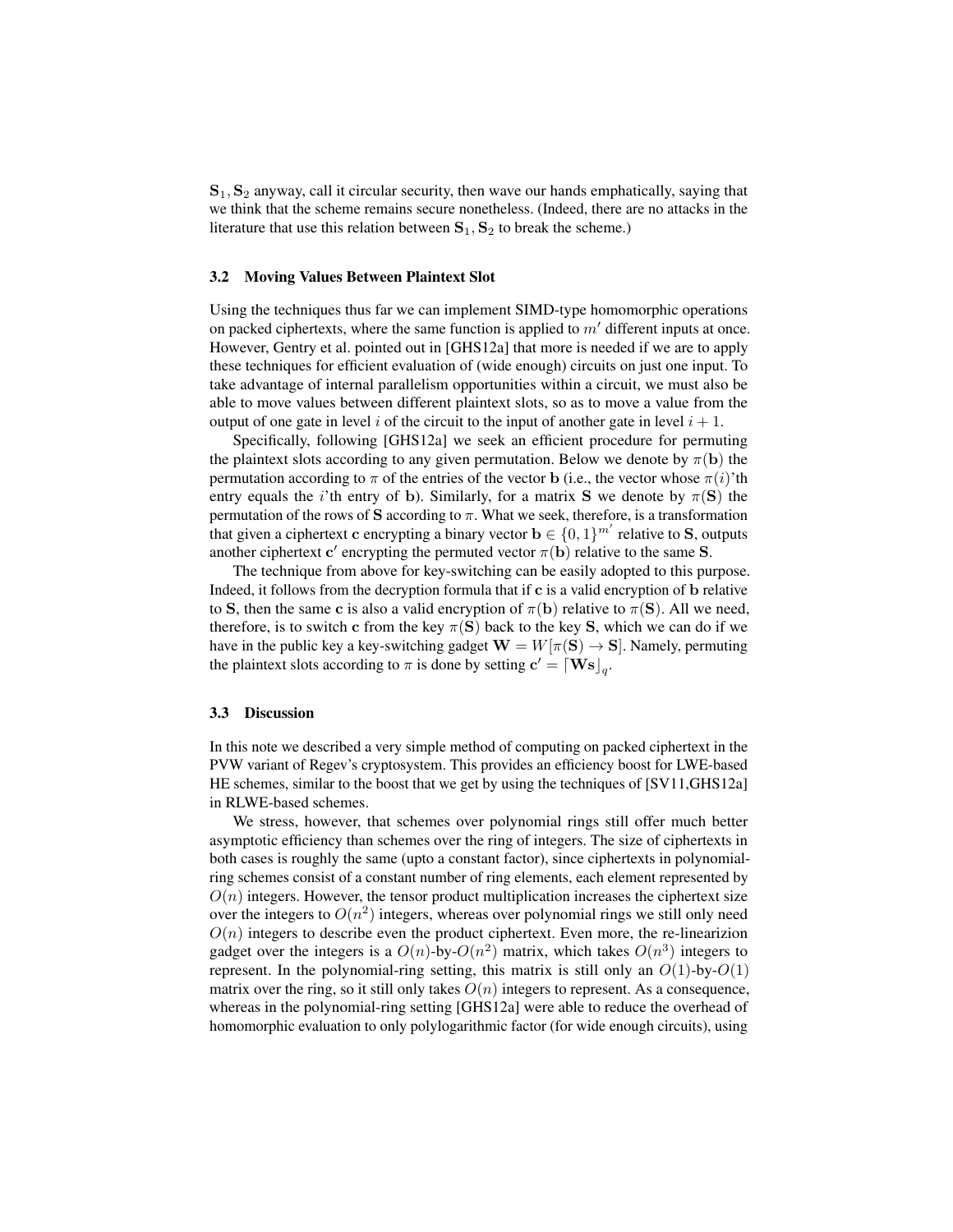the same techniques over the integers (with the ciphertext-packing tools from the current paper) would yield a quasi-quadratic overhead.

On the other hand, the security of the integer schemes is based on the hardness of standard LWE, which is arguably better understood than the hardness of ring-LWE (or the NTRU problem) which underly the security of schemes over polynomial rings. In addition, the techniques that we described in this note are perhaps more flexible and less "algebraically heavy" than their polynomial-ring counterparts.

For example, for polynomial-ring schemes, the number of plaintext slots in each ciphertext is determined by the algebra of the underlying ring, and thus not every number of slots is achievable. For example, Gentry et al reported in [GHS12b] on homomorphic evaluation of the AES circuit, that used only 16 plaintext slots (for the 16 bytes in the AES state). However, security considerations dictated that the ring be very large, which resulted in several hundred unused plaintext slots. In contrast, the number of plaintext slots in PVW ciphertext packing is a free parameter that can be set to any desired value.

Perhaps the main advantage of the packed-ciphertext computation techniques for integer-based schemes over their counterparts for polynomial-ring schemes is the simplicity of implementing data movement over plaintext slots. In polynomial rings, these operations are implemented using automorphism, but only a small set of permutations (determined by the ring algebra) can be implemented this way. In [GHS12a] it was shown how to implement any data movement pattern using the small set that we get from the ring algebra, but that procedure requires a logarithmic number of basic automorphisms to implement a given data-movement pattern. In contrast, the technique from Section 3.2 lets us directly implement any data-movement pattern, just by putting in the public key the corresponding key-switching gadget. Hence if we know ahead of time the circuit that we want to evaluate homomorphically (e.g., the AES circuit), we can prepare the corresponding gadgets to enable computing the data-movement patterns of that circuit directly. Of course, if we do not know the circuit ahead of time, we can put in the public key the gadgets for just a few permutations, and then use the techniques from [GHS12a] to implement arbitrary patterns, incurring the same logarithmic slowdown.

Another thing which is easier to do in integer-based schemes than in polynomialbased scheme is to gradually reduce the dimension as the computation progresses: Fresh ciphertexts in all these schemes must have a very large modulus/noise ratio to enable computation, which implies that we need fairly high dimension (or fairly high ring-size) to get security. However, larger noise (and hence smaller modulus/noise ratio) is used as the computation progresses, so from a security standpoint it is permissible to switch to lower dimension (or smaller ring), thus speeding up further homomorphic operations. Recently, it was shown in [GHPS12] how to do this for schemes in polynomial rings, but this operation is highly constrained by the relevant algebra. Specifically, if the dimension of the initial ring is some  $m$ , then it is only possible to switch to other rings of dimension that divides  $m$ . In particular it means that the first time we can perform this transformation is when it is safe to switch to a ring of size  $m/2$  (or less), which means that at least half the computation has to be done relative to the original large ring. In contrast, switching to a lower dimension is nearly trivial in LWE-based schemes: All we need is key-switching from the initial dimension- $n$  key to a lower-dimension key,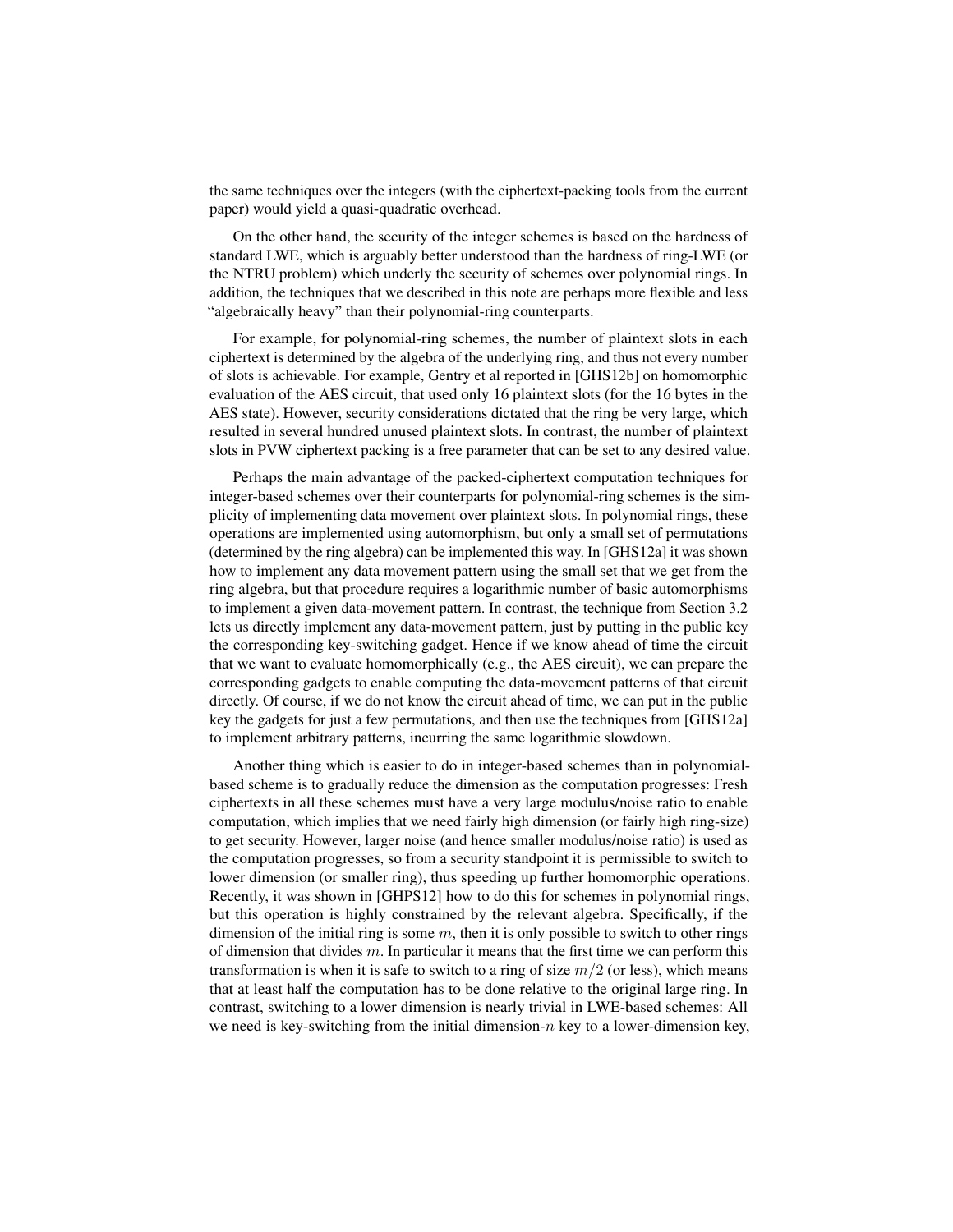exactly as is done for re-linearization (with the noise magnitude in the key-switching gadget increased to provide adequate security relative to the lower dimension).

Finally, we mention that the techniques described in this note can also be used in conjunction with HE schemes over polynomial rings (with security based on the "general LWE" problem), as suggested, e.g., in [BGV12]. This setting offers a tradeoff, with schemes over the integers on one end and schemes over large polynomial rings on the other. In the middle we have schemes over smaller polynomial rings, in which ciphertexts are low-dimension vectors over these rings. (For example, the ring may have dimension  $n/\log n$ , and then ciphertexts and secret key can have dimension  $O(\log n)$  over that ring.) This opens yet another avenue for tradeoffs and optimizations, for example we can choose the ring with best algebraic properties, even if it is too small to provide the security level that we seek, then use slightly longer vectors over that ring to recover security. In this context, it is possible to use both ciphertext packing techniques: pack many plaintext values relative to each secret-key vector using the polynomial-CRT techniques, and use many secret key vectors to reduce the ciphertext expansion ratio as described in this work.

# References

- [ACPS09] Benny Applebaum, David Cash, Chris Peikert, and Amit Sahai. Fast cryptographic primitives and circular-secure encryption based on hard learning problems. In *CRYPTO'09*, volume 5677 of *Lecture Notes in Computer Science*, pages 595–618. Springer, 2009.
- [BGV12] Zvika Brakerski, Craig Gentry, and Vinod Vaikuntanathan. (leveled) fully homomorphic encryption without bootstrapping. In Shafi Goldwasser, editor, *Innovations in Theoretical Computer Science – ITCS'12*, pages 309–325. ACM, 2012. Available at http://eprint.iacr.org/2011/277.
- [Bra12] Zvika Brakerski. Fully Homomorphic Encryption without Modulus Switching from Classical GapSVP. In *Advances in Cryptology - CRYPTO 2012*, volume 7417 of *Lecture Notes in Computer Science*, pages 868–886. Springer, 2012. Available at http://eprint.iacr.org/2012/078.
- [BV11a] Zvika Brakerski and Vinod Vaikuntanathan. Efficient fully homomorphic encryption from (standard) LWE. In Rafail Ostrovsky, editor, *FOCS*, pages 97–106. IEEE, 2011.
- [BV11b] Zvika Brakerski and Vinod Vaikuntanathan. Fully homomorphic encryption from ring-LWE and security for key dependent messages. In *Advances in Cryptology - CRYPTO 2011*, volume 6841 of *Lecture Notes in Computer Science*, pages 505–524. Springer, 2011.
- [Gen09] Craig Gentry. Fully homomorphic encryption using ideal lattices. In *STOC'09*, pages 169–178. ACM, 2009.
- [GHPS12] Craig Gentry, Shai Halevi, Chris Peikert, and Nigel Smart. Ring switching in bgv-style homomorphic encryption. In *SCN'12*, volume 7485 of *Lecture Notes in Computer Science*, pages 19–37. Springer, 2012. Full version at http://eprint.iacr. org/2012/240.
- [GHS12a] Craig Gentry, Shai Halevi, and Nigel Smart. Fully homomorphic encryption with polylog overhead. In *EUROCRYPT*, volume 7237 of *Lecture Notes in Computer Science*, pages 465–482. Springer, 2012. Full version at http://eprint.iacr. org/2011/566.